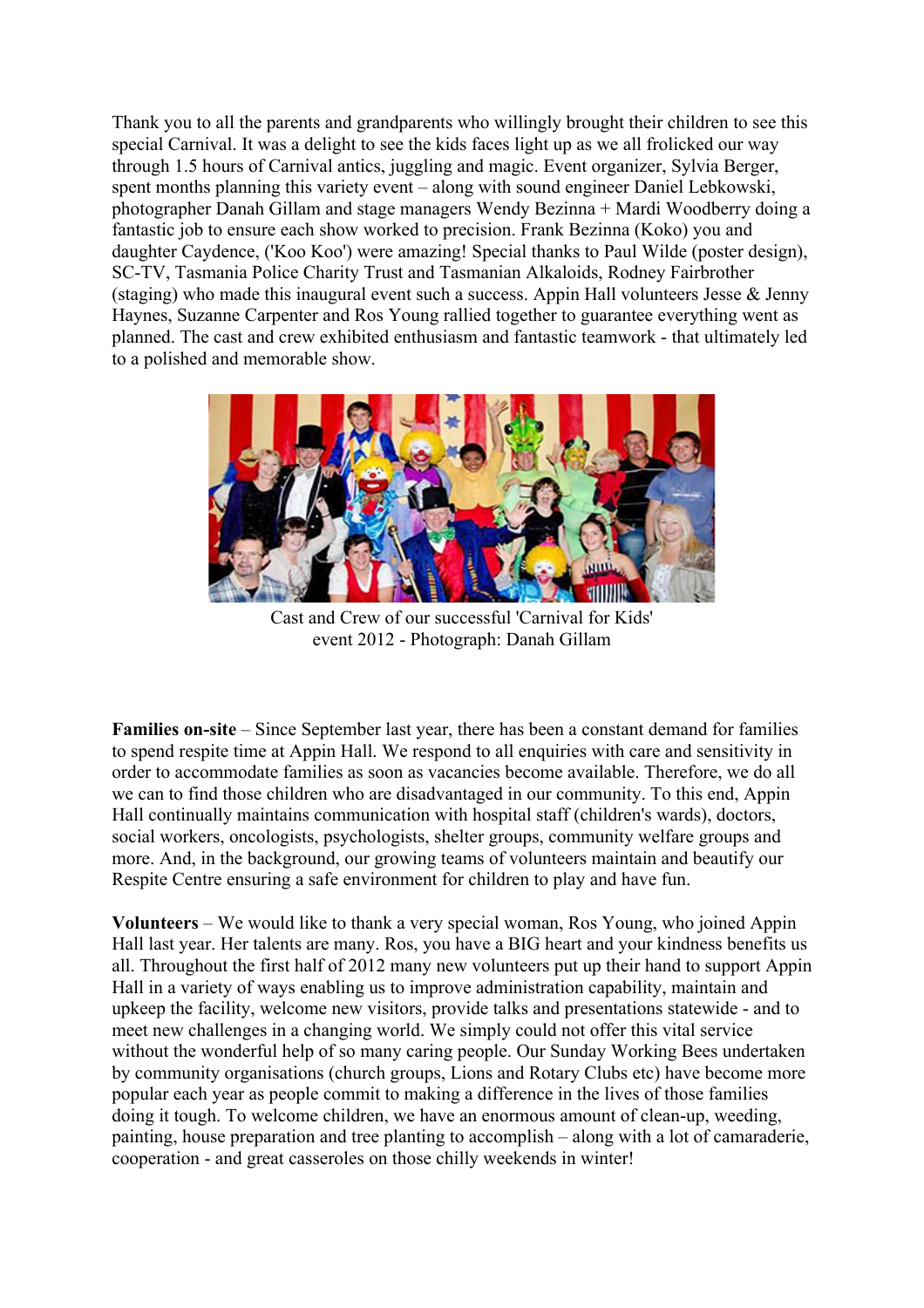

Young Carers on-site

**Fundraising Auction** - Our 'Rock 'n Roll Heaven' fundraising night at Wynyard RSL was a huge success raising \$10,000 with great auction items being snapped up. Sylvia Berger diligently sourced 'signed' memorabilia from local and international recording artists, sporting personalities – even one of Ronnie's prized guitars. In the following photograph top left: Daniel Lebkowski (performer), Sylvia Berger (event organizer), Ronnie and Maggie Burns, north-coast band 'Kool Daddy's' plus Coast-FM's colourful Mel Metcalf (event organizer).





Auction Fundraiser in March A Helping Hand, the Aussie Way

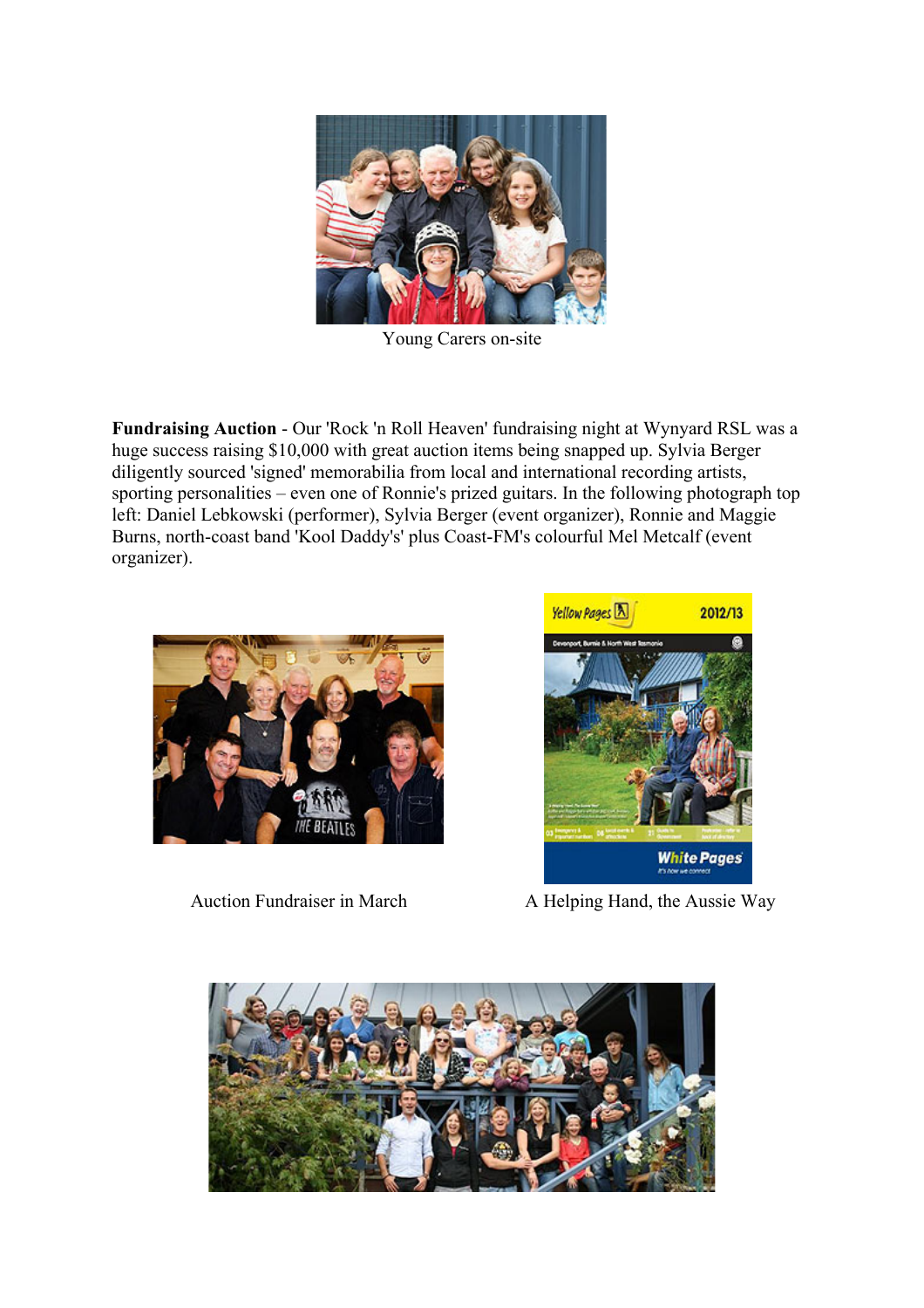## Young Carers Camp (January)



Young Carers at Cradle Mt

**Young Carers Camps** – In the first 3 weeks of January we had the pleasure of hosting 2 Young Carers summer camps at Appin Hall: Community Based Support (South Tas) and Commonwealth Respite and Carelink Centre (Family Based Care) north/west Tas. Our feet literally hit the ground running as our volunteers swung into action to prepare the facility for their arrival. These organizations provide a wonderful service within the community for young folk caring for siblings or family members. And so this timeout, is not only welcomed, but a necessity so that these kids do not suffer 'burnout' as a result of the remarkable tasks they have to perform for disadvantaged family members. Many have no choice in the matter and it is our great joy to play a part in their respite process. Both camps had fantastic cooks, notably the sensational cooking duo of Claire Taylor and husband Nigel Robinson - plus kitchen hands Geoff & Sophie Herbert and Ros Young. The first camp enjoyed the culinary delights of 'My Kitchen Rules' (Seven Network, 2011) Tasmania contestants Melanie & James Maddock - with children Jack and Bella fulfilling a mighty effort to make the most scrumptious/hearty meals for the kids to enjoy. James brought his shiny saxophone to our Music Night and starred! The food delights will no-doubt be memorable for each participant. The camp coordinators and team leaders (of both camps) are to be commended for their professional expertise, ability to provide activities – and ensure the rest each child required. To watch this balancing act and the love shown to each child warrants praise and admiration. We applaud their aptitude and ability to do the main thing: put the children first! Our thanks go to the camp staff and our own volunteers (incl. kitchen hands) for the supervision and organisation of two very successful camps. 'Junior Master Chef', Finalist, Jack Lark made a special trip from Hobart with Mum Lyn, to whip up his 'Dry Ice Sorbet' demonstration for the kids. He spent 2 hours in our Dining Hall providing copies of his recipe and signing photographs for the group to take home.

**Camp Organisers Comments** - 11 Young Carers + 3 support staff from the NW stayed at Appin Hall for a 5-day camp from 30th January. Some of the Young Carers had been to Appin Hall before on other camps and some were new for this camp. At the start of the camp one of the new boys was quite negative about attending and stated he didn't particularly want to go and he wasn't looking forward to it at all. This boy's expression was quite sad. However, after arriving at Appin Hall and settling in, the change to his demeanor was quite noticeable. His expression was soon a happy one and at the conclusion of the camp he informed me he had a fantastic time and enjoyed it completely. He stated he had made some good friends and was extremely pleased to have the opportunity to go on the camp. As Appin Hall is situated in a serene country setting with Mt Roland as a backdrop, it is a peaceful and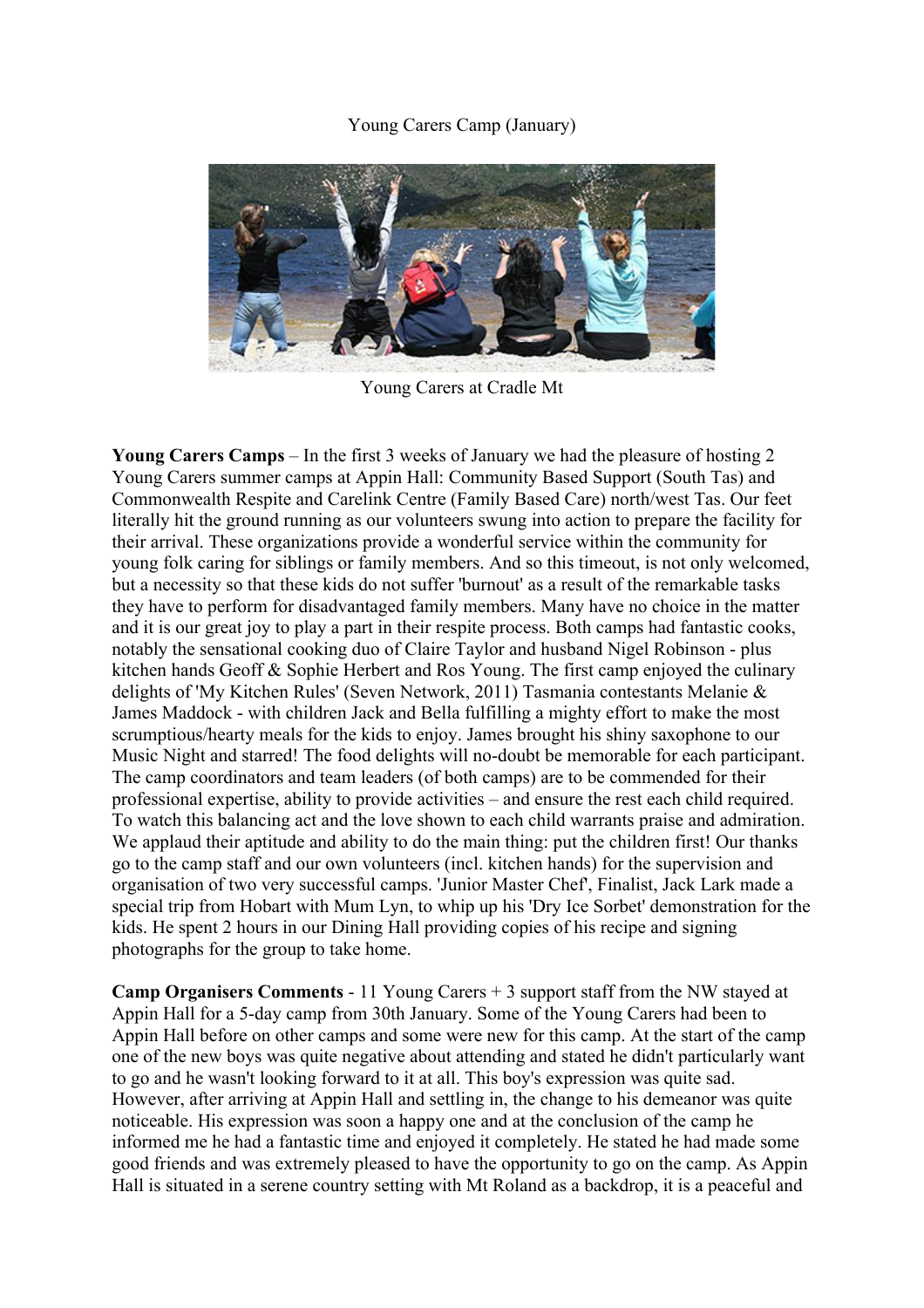relaxing environment for this group of young people. It is an ideal environment for Young Carers to relax and have a rest from their caring role along with all the responsibilities that come with it. There is an abundance of activities and equipment to keep the children entertained and happy. The newly acquired Malvern Star bicycles, the completed tennis court and the addition of the Alpacas kept us entertained and busy. The Music Night is always a favorite - with most of the Young Carers and staff members eagerly participating. Food for the camp is of high quality with 2 chefs providing sumptuous food to tempt all tastes and appetites. Thank you to Ronnie and Maggie for making our stay a truly memorable and happy experience - Judy Sturzaker (CC&RC)



Maggie, Melanie, James, Jack & Bella



Men and boys singing 'Dancing Queen' Jack Lark Desert Demo

The Young Carers Respite & Information Service (funded by the Department of Families, Housing, Community Services and Indigenous Affairs and managed by The Commonwealth Respite and Carelink Centre in Southern Tasmania) provided 20 young carers with a 5-day getaway at Appin Hall in January. The Young Carer's program supports young carers to complete their secondary education or vocational equivalent while dealing with the demands of their caring role. The camp at Appin Hall resulted in new friendships being formed for these young carers and strengthened the support networks in their lives. The getaway provided a safe and peaceful environment where the young carers were able to enjoy the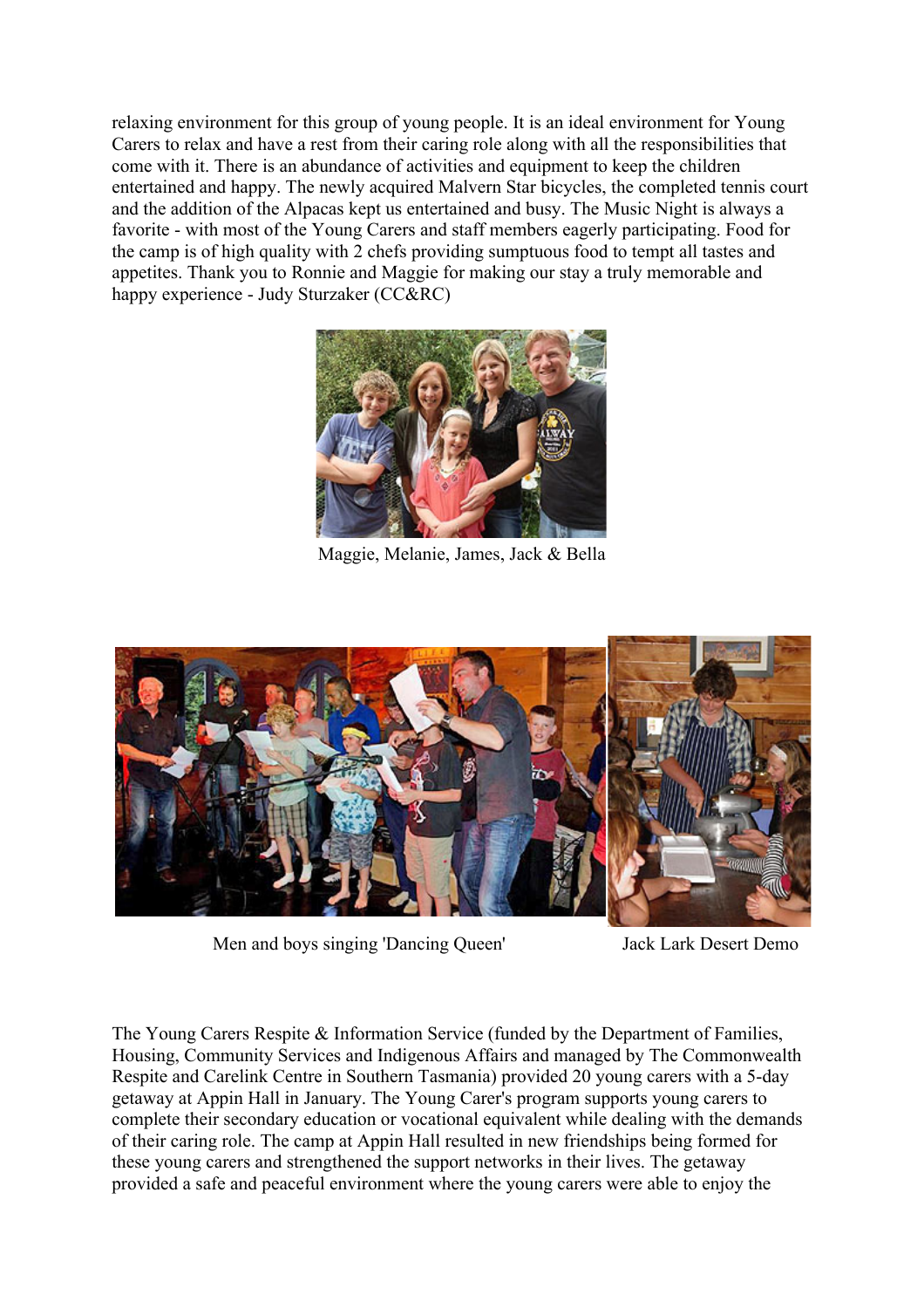wilderness of Cradle Mountain, take part in activities incl. circus skills workshops, Taiko drumming, a music night, meeting some celebrities, playing cricket, tennis, art and crafts and bike riding. It was a wonderful, enriching experience, not only for the young carers but also for the support staff who attended. The staff gained insight into the importance of respite for young carers and the benefits for the young carers of linking with others in a similar situation. We thank Ronnie and Maggie from Appin Hall for making all the young carers feel supported and for taking the time to listen to each of their stories – Cassie Hosking, Family Based Care camp coordinator

**Workshop facilitators** – Throughout the duration of regular camp visits, Appin Hall engages the services of workshop facilitators to entertain and educate visiting children. We thank all the amazing people who have given their time to showcase their talents incl.: snake/reptile handler, musicians, martial arts, Taiko drumming, Animal Dreaming (archetypes), circus, celebrities, artists, gonging and bell sessions, magicians – and more.

**Vital Buildings** – As Appin Hall gears up for the next stage of its building development program, Tasmanian civil engineers Pitt & Sherry, remain committed to building CGI's (computer generated images) for us to install on Google Earth – and to also use as a selling tool of the proposed self-sustainable model. The French design has been chosen so that elements of fantasy can be prominent to stimulate and challenge the imagination of all who visit our facility. The world populace is gravely sliding into a dependency as a result of electronic gadgetry whereby our young people are being robbed of their imagination and creative ability and they are losing their sense of self-worth and self-esteem. The following CGI's are a guide as to how we can best workout the mass (occupancy) within a large structure – along with an understanding of principles such as: a tangible village model, traditional architecture, self-sustainable prospects, quantity and costing scales, implementation to build themes that connect through design – but also to bring a degree of magic to the project. The proposed Main Children's Accommodation Building will hold 130 children and 20 staff – while the Recreational Building will have two shops at ground level and snooker table/table tennis/musical equipment on the first floor – with meeting room above.



Main Children's Accommodation Building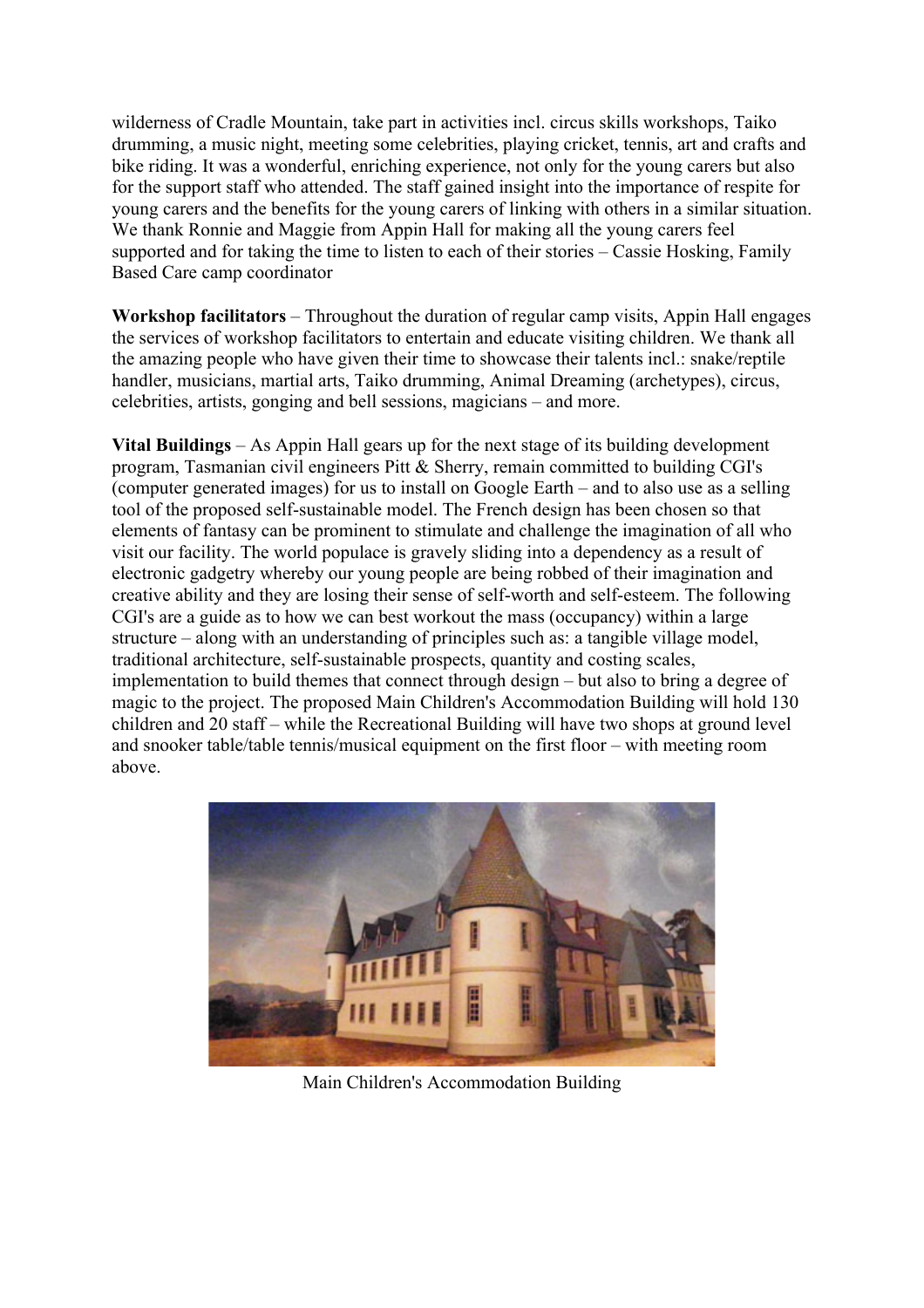

Recreational Building

*Appin Hall's aim is to create unique 'playful' buildings that surprise, intrigue, excite, uplift the human spirit - and provide a welcoming environment*

**Photographers:** We would like to acknowledge all the photographers who have helped compile the most amazing pictorial storyboard of the Appin Hall journey to-date. In particular, we would like to thank Danah Gillam (Burnie) and Steven French (Launceston) for their fantastic digital photos captured at fundraising concerts and random snaps taken at Music Nights. Steven and Danah have done themselves proud by helping to build a photographic record through their inspiration and talent.

## **Fundraising event coming up in 2012**

Saturday 27th October 2012, Burnie Town Hall, 7:pm. Appin Hall will again stage its annual 'Celebrate the Child' fundraising concert on Tasmania's north coast. The line-up (TBC) will see the return of popular operatic singer David DeVito ('Australia's Got Talent Finalist' 2011), The Old Fella (Runner up 'Australia's Got Talent' 2011, our own 'Mo Fellowship Award 2012 winner: Ronnie Burns, local electronic violinist Peter Shurley and The Shurlettes, local female singer Leah Woodberry, Cody Bell ('Australia's Got Talent' 2012), Taiko Drummers (Burnie) and possibly 'Young Talent Time' creator Johnny Young. Hosted by Brett Whiteley and SC-TV's Jo Palmer. All performers are giving their valuable time to help Appin Hall. We want EVERYONE on the north/west coast to book early to help Tassie kids! Tickets available at Burnie Arts & Function Centre (Wilmot St) 6430 5850 or Website: www.burniearts.net/ For an electronic Flyer contact: Sylvia peridot4@hotmail.com or write Sylvia Berger Post Office, Penguin, 7316. Last year we had a full house (808) and this year we want 809! We plan to have a special 'one-off' DVD on sale of last year's performance (unedited) for \$20. Ronnie Burns will be selling his latest publication 'The RONNIE BURNS Colour Picture Book' for \$25.